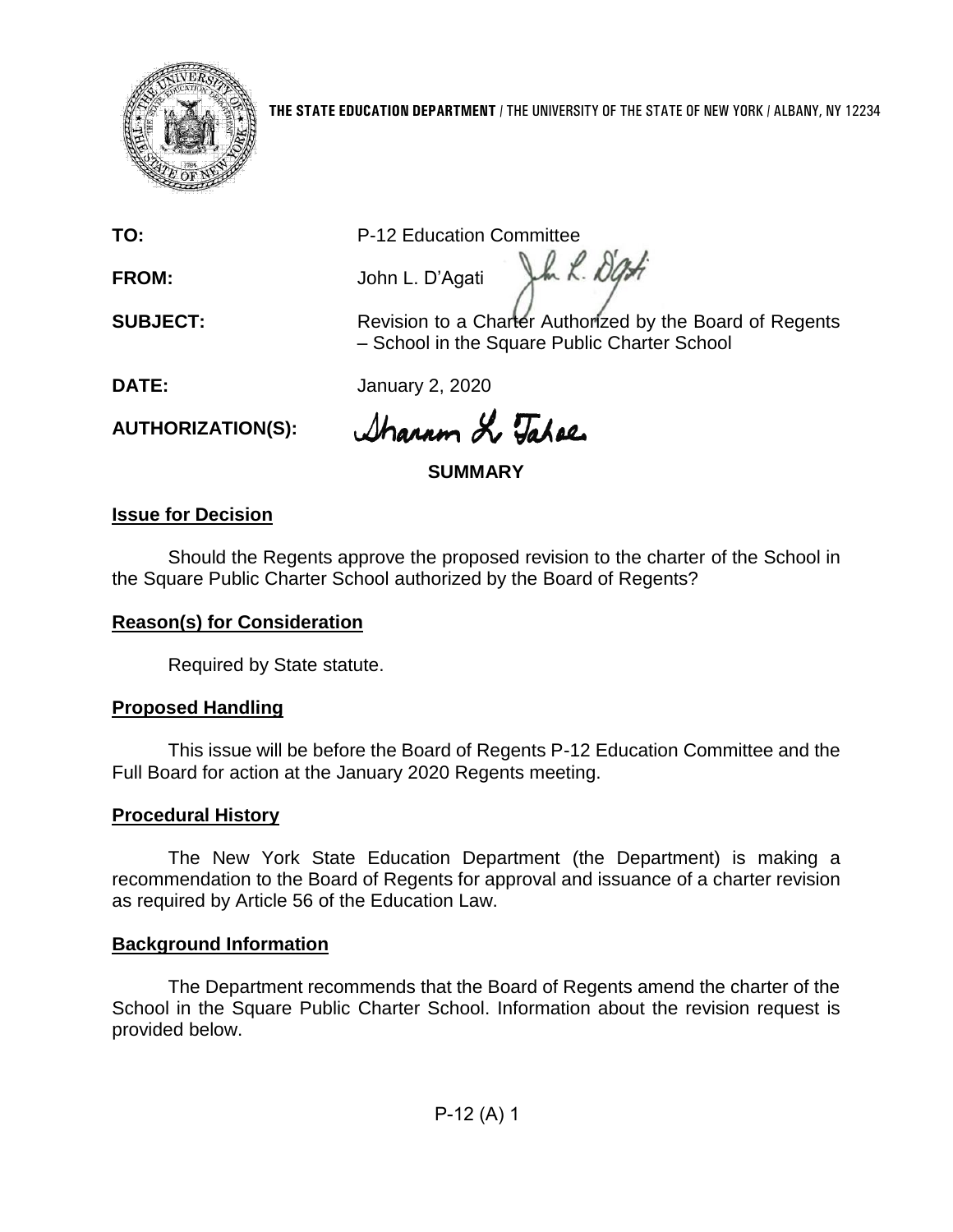### **Related Regents Items**

### **School in the Square Public Charter School**

[November 2015: Initial Charter](http://www.regents.nysed.gov/common/regents/files/1115p12a2.pdf)

http://www.regents.nysed.gov/common/regents/files/1115p12a2.pdf

[April 2016: Revision to move the school to a different borough](http://www.regents.nysed.gov/common/regents/files/416p12a5.pdf) http://www.regents.nysed.gov/common/regents/files/416p12a5.pdf

### **Recommendation**

VOTED: That the Board of Regents finds that: (1) the charter school meets the requirements set out in Article 56 of the Education Law, and all other applicable laws, rules and regulations; (2) the charter school can demonstrate the ability to operate in an educationally and fiscally sound manner; (3) granting the request to amend the charter is likely to improve student learning and achievement and materially further the purposes set out in subdivision two of section twenty-eight hundred fifty of Article 56 of the Education Law; and (4) granting the request to amend the charter will have a significant educational benefit to the students expected to attend the charter school, and the Board of Regents therefore approves the charter revision for **School in the Square Public Charter School** and amends the provisional charter accordingly.

### **Timetable for Implementation**

The Regents action for **School in the Square Public Charter School** will become effective immediately.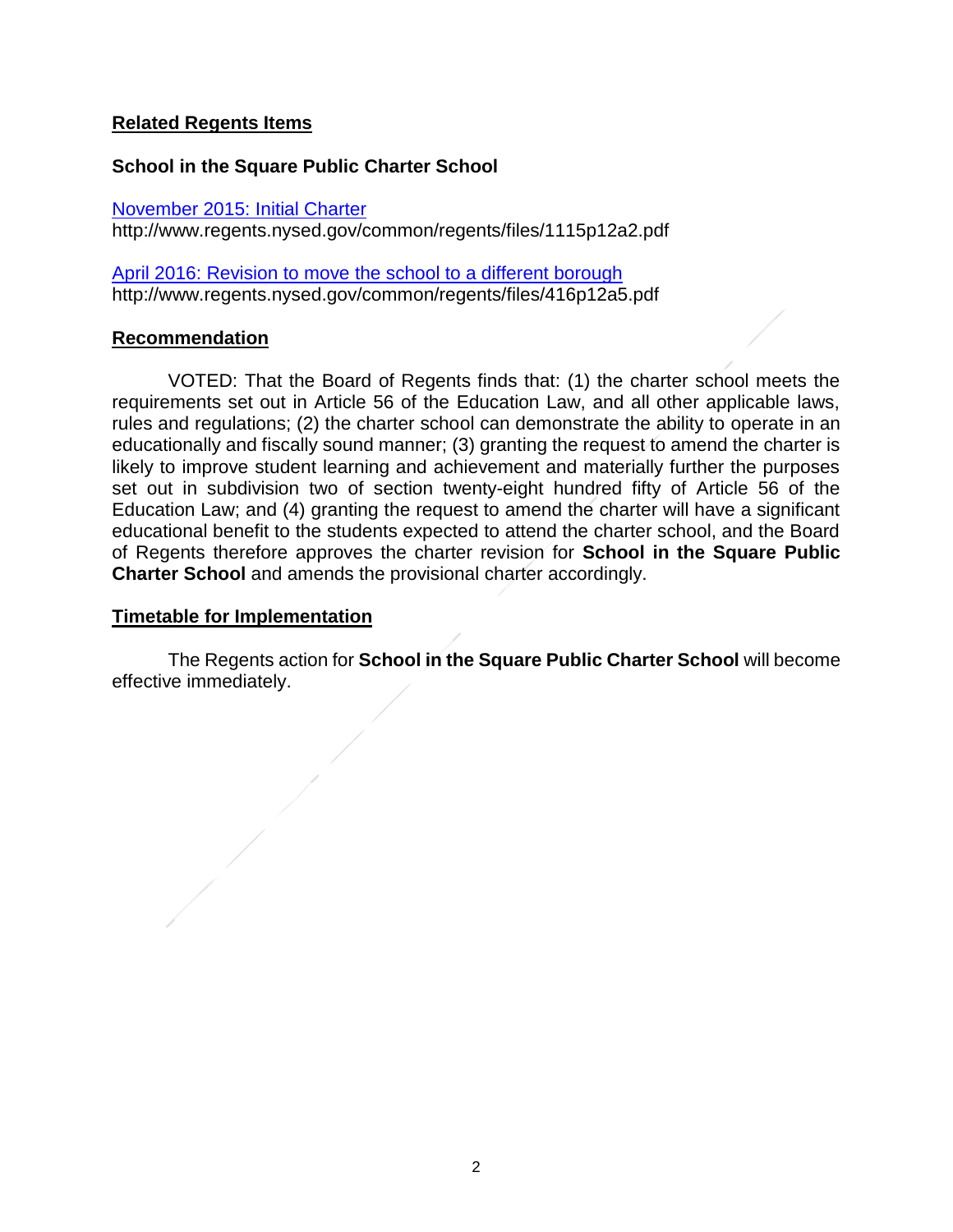#### **School in the Square Public Charter School**

| <b>Name of Charter School</b>                                                 | School in the Square Public Charter School                                                                                                                                                                                                                                                                                                                                                                                                                                                                                                                                                                                                                                                                                                                                           |
|-------------------------------------------------------------------------------|--------------------------------------------------------------------------------------------------------------------------------------------------------------------------------------------------------------------------------------------------------------------------------------------------------------------------------------------------------------------------------------------------------------------------------------------------------------------------------------------------------------------------------------------------------------------------------------------------------------------------------------------------------------------------------------------------------------------------------------------------------------------------------------|
| <b>Board Chair</b>                                                            | Michael Pollack                                                                                                                                                                                                                                                                                                                                                                                                                                                                                                                                                                                                                                                                                                                                                                      |
| <b>District of Location</b>                                                   | NYC CSD 6 - Private Space                                                                                                                                                                                                                                                                                                                                                                                                                                                                                                                                                                                                                                                                                                                                                            |
| <b>Opening Month/Year</b>                                                     | <b>Fall 2016</b>                                                                                                                                                                                                                                                                                                                                                                                                                                                                                                                                                                                                                                                                                                                                                                     |
| <b>Current Charter Term</b>                                                   | July 1, 2016 - June 30, 2021                                                                                                                                                                                                                                                                                                                                                                                                                                                                                                                                                                                                                                                                                                                                                         |
| <b>Management Company</b>                                                     | None                                                                                                                                                                                                                                                                                                                                                                                                                                                                                                                                                                                                                                                                                                                                                                                 |
| <b>Current Maximum Approved</b><br>Grade Levels/<br><b>Number of Students</b> | Grades 6-8/324 students                                                                                                                                                                                                                                                                                                                                                                                                                                                                                                                                                                                                                                                                                                                                                              |
| <b>Mission</b>                                                                | School in the Square (S2) will engage, educate and empower adolescents<br>to respond mindfully and creatively to life's opportunities and challenges.<br>S2 draws its name from the concept of the public square, where<br>communities come together to solve problems and celebrate successes.<br>We envision S2 as a place where students, families, and educators are<br>seen, heard, and inspired and where students build the academic<br>foundations, emotional intelligence, and leadership skills necessary to<br>excel in college and professional life. In line with our commitment to equity<br>and diversity, S2 is dedicated to serving the highest needs students,<br>regardless of their academic achievement, English language proficiency,<br>or disability status. |
| <b>Proposed Revisions</b>                                                     | Expand the grade levels served in the existing school from Grades 6-<br>$\bullet$<br>8 to one that begins to expand into the elementary school grades<br>beginning with the addition of kindergarten in the 2020-2021 school<br>year;<br>Increase enrollment from 324 students to 424 students at the<br>conclusion of the school's current charter term; and<br>Implement a two-way Spanish English Dual Language Immersion<br>$\bullet$<br>program as a new key design element. The dual language program<br>will begin with the first kindergarten class and expand into each new<br>cohort until fully implemented school-wide.                                                                                                                                                  |

**Table 1: School Summary**

In November 2015, the Board of Regents approved and chartered the School in the Square Public Charter School ("school"). The School's educational program focuses on fostering the intellectual and personal growth of students through rigorous instruction and social-emotional development to promote postsecondary readiness and retention. It has implemented assessment-based instructional practices, along with personalized learning approaches and social-emotional support systems to enable students to be successful across multiple domains. The school has created a positive school culture that encourages student voice, student ownership of learning, and development of skills fostering student independence.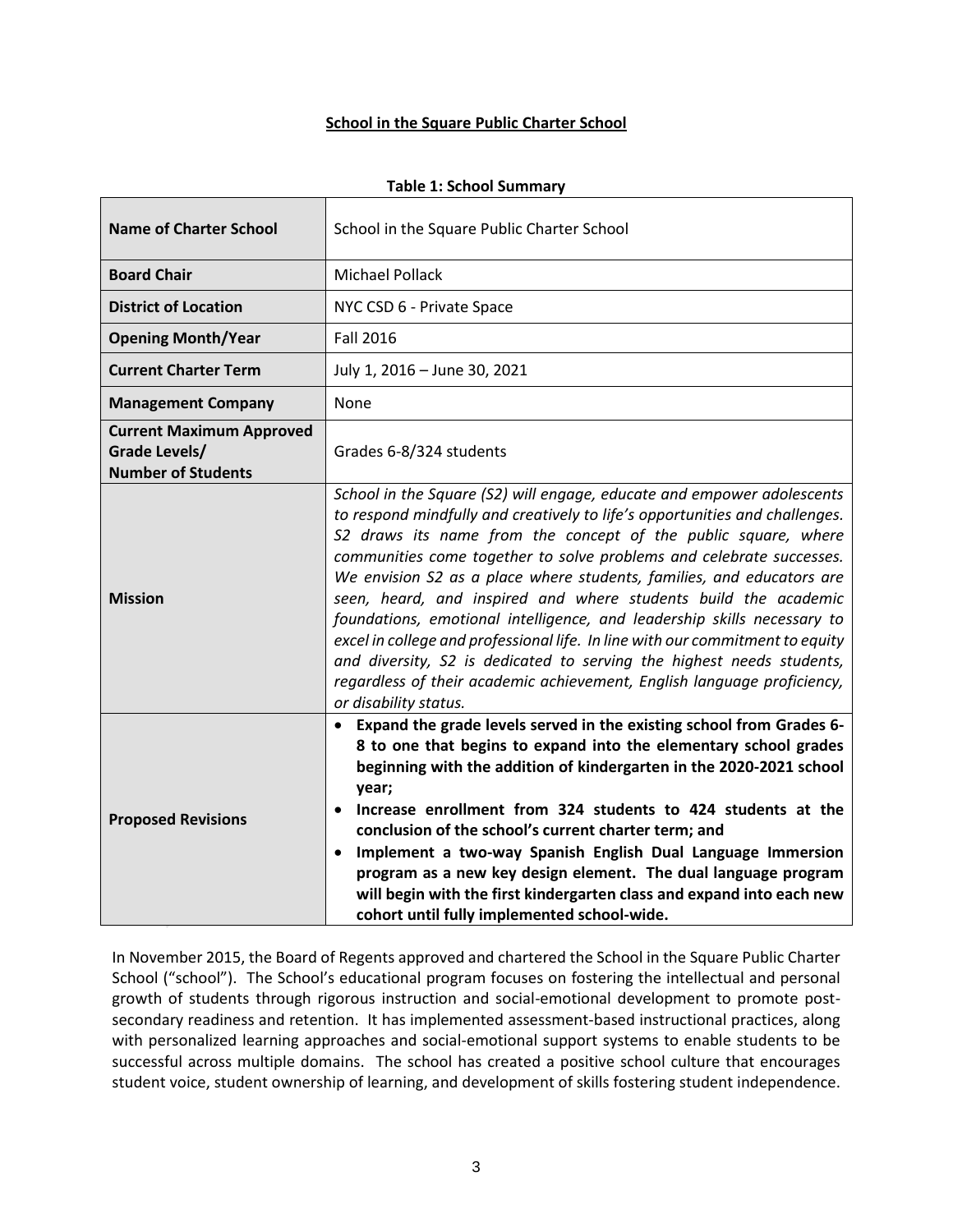The school's trustees request that the Board of Regents approve material revisions to the school's charter to allow the school to complement its middle school with the expansion of its current grade configuration to include elementary students in kindergarten through fifth grade. The material revision request includes adding a new key design element: a two-way Spanish English Dual Language Immersion (DLI) model in the elementary school beginning with students in the first kindergarten class. The school has worked closely with NYSED's Office of Bilingual Education and World Languages, as well as local community-based organizations and content experts, to develop the DLI program. The school will gradually expand the DLI to all students enrolled at the school. This revision would allow the school to meet the needs of the community it isserving, support students who are growing up in an increasingly global society, and ensure a commitment to the Board of Regents' strategic priority of culturally relevant pedagogy and opportunities for all students.

An ad hoc school board committee has been exploring elementary expansion for the past two years. It determined there was a need for a high performing elementary school in the community based on broad community input, stakeholder interest, assessment data, and parent demand for the school to consider adding an elementary school to serve the community and younger siblings of those currently enrolled in the school.

**Two-Way Spanish English Dual Language Immersion Program.** School in the Square will provide the opportunity for students of Community School District 6 to be bi-literate in English and Spanish. School in the Square will provide a side by side 50/50 language immersion program to all students in its K-5 elementary school, with further extensions in Middle School.

Students will spend alternating days in English and Spanish classrooms in four classes of 25 students each. There will be two teachers in each room. Teacher pairs will have ample time to create and adapt curriculum in cohorts to meet the needs of all learners in both languages and provide an inclusive setting for students with disabilities. The curriculum will follow New York State standards while ensuring that each student's culture and identity is affirmed in classwork.

School in the Square is committed to developing partnerships with all families; respecting all cultures; and employing culturally relevant pedagogical approaches. Programs such as parent partnerships will connect English-dominant families and Spanish-dominant families to support their children to become bi-literate. School in the Square believes the benefits of a dual language program include but are not limited to:

- Oral and written proficiency in two languages;
- Cross- cultural understanding and respect;
- Increased Cognitive Dexterity and Problem-solving Skills; and
- Enhanced Communication Skills.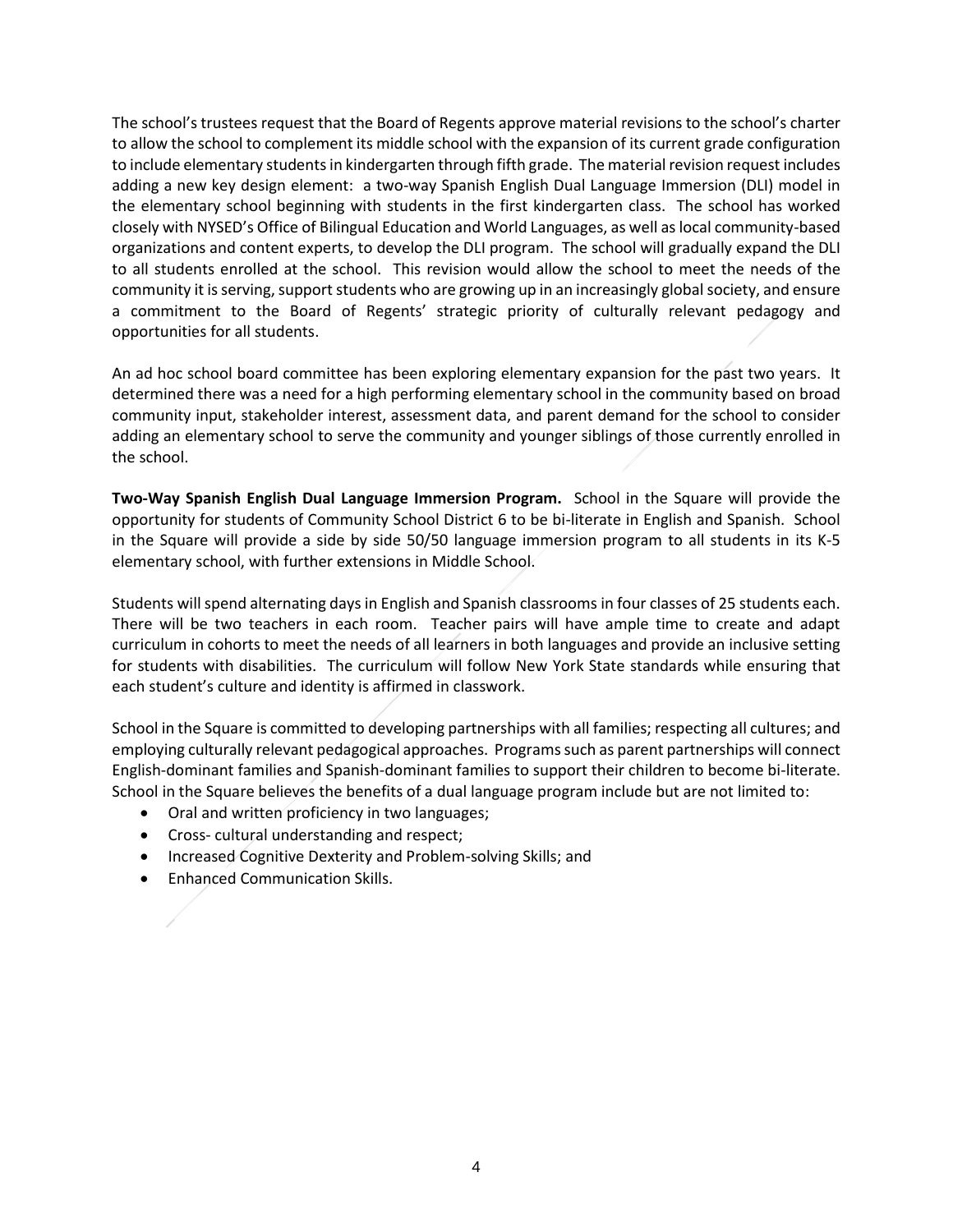| Charter Term                               |                     |                     |                     |                     |                     |  |  |  |  |
|--------------------------------------------|---------------------|---------------------|---------------------|---------------------|---------------------|--|--|--|--|
|                                            | Year 1<br>2016-2017 | Year 2<br>2017-2018 | Year 3<br>2018-2019 | Year 4<br>2019-2020 | Year 5<br>2020-2021 |  |  |  |  |
| Grade<br>Configuration                     | Grade 6             | Grades 6-7          | Grades 6-8          | Grades 6-8          | Grades 6-8          |  |  |  |  |
| <b>Total Approved</b><br><b>Enrollment</b> | 108                 | 216                 | 324                 | 324                 | 324                 |  |  |  |  |

#### **Table 2: School in the Square Public Charter School Approved Enrollment for the Current Charter Term**

#### **\*Table 3: School in the Square Public Charter School Proposed Enrollment**

|                                            | Year 1    | Year 2     | Year 3     | Year 4     | Year 5                      |  |
|--------------------------------------------|-----------|------------|------------|------------|-----------------------------|--|
|                                            | 2016-2017 | 2017-2018  | 2018-2019  | 2019-2020  | 2020-2021                   |  |
| Grade<br>Configuration                     | Grade 6   | Grades 6-7 | Grades 6-8 | Grades 6-8 | Kindergarten,<br>Grades 6-8 |  |
| <b>Total Proposed</b><br><b>Enrollment</b> | 108       | 216        | 324        | 324        | 424                         |  |

\*The proposed chart was submitted by the School in the Square Public Charter School. It is subject to change pending the final revision recommendation and approval by the Board of Regents.